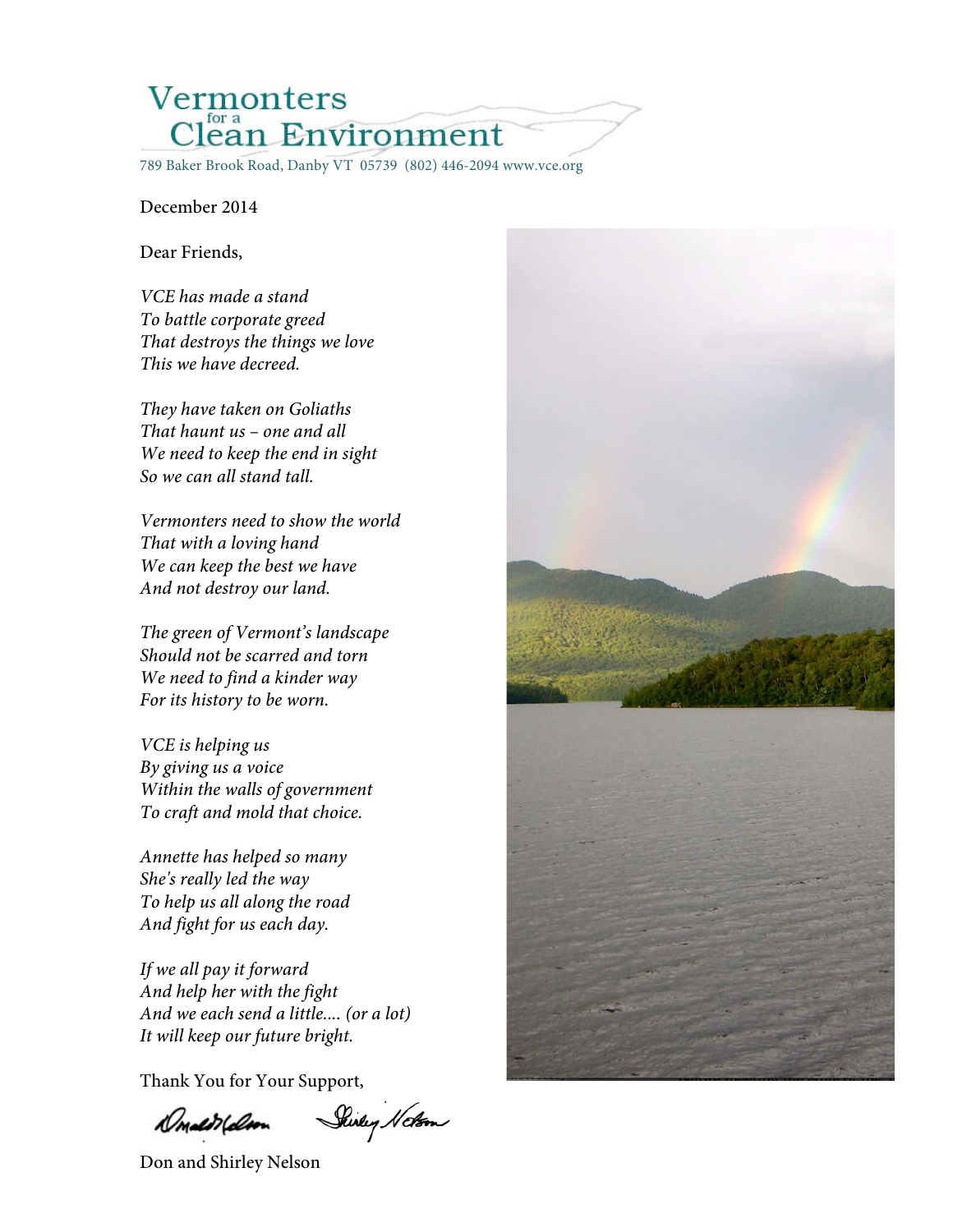## Vermonters Clean Environment

## *2014 End of Year Report*

789 Baker Brook Road Danby VT 05739 (802) 446-2094 www.vce.org

We believe that We believe that Vermont's Vermont's economic health economic health depends on its depends on its environmental environmental health. VCE is health. VCE is fighting for the fighting for the economic well-economic wellbeing of all being of all Vermonters by Vermonters by promoting the promoting the sensible use of our sensible use of our resources – our resources – our land, our air, our land, our air, our water and our water and our people. people.

Ĩ

Ĩ

VCE provides facts VCE provides facts and information so and information so Vermonters can Vermonters can make informed make informed decisions. decisions.

#### Board of Directors Board of Directors

 Steve Burzon Steve Burzon *President President* Danby Danby

Adam Guettel *Vice President Vice President* Tinmouth

Steve Halford Secretary Wallingford

 *Secretary* Kathy Halford Wallingford *Treasurer*

David Wright Middletown Springs

 Tinmouth Dorset *Environment is a*  Alex Fauchet

*statewide non-profit Vermonters for a Clean 501(c)3 corporation Environment is a statewide non-profit 501(c)3 corporation*

## **ARE THERE PROBLEMS WITH SOLAR?**

 **D**uring the last decade, Vermont's legislature has enacted policies to promote renewable energy. Vermont communities are presently experiencing the results of these policies, which primarily benefit utilities, out-of-state developers and investment bankers while providing few benefits to local communities

that are expected, without necessary planning, to host new technologies and industrial energy facilities.

 For more than five years, VCE has watched how the state's energy policies have played out in the development of industrial wind turbines to the detriment of the environment and people who live around the mountains where the big wind towers are sited. And now, thanks to the same policies the legislature enacted, we are witnessing a similar lack of respect for the areas where solar projects are being sited, while developers and their financiers profit.

 The system in place for siting solar projects starts with what is sometimes called a feed-in tariff; in Vermont it is called a "Standard-Offer contract" that gives developers above-market prices for the solar power as an incentive to construct new renewable electricity generation. The process for choosing contract winners was initially a lottery that resulted in too-expensive projects. Now developers place bids and the lowest bids are chosen by the Public Service Board (PSB) without any preliminary site review. In order to bid, the developer must lock in a site. As explained by one developer at a public



*Ecos Energy of Minnesota has plans for a 10 - 12 MW Solar Project on 50+ acres of forest east of Rutland's Diamond Run Mall*

*Penn Energy's 2 MW Solar project mounted on concrete ballast on some prime ag soil with wetlands on Rt. 7 in Clarendon*



meeting, the state issues its request for proposals and there is a very short period of time before the deadline to submit the bid. The first step in the siting of the project then becomes a hunt for a site that is for sale or can be leased. Once the site is determined — months and in some cases nearly a year before the town or public knows about it — and the bid is placed,

the process locks the project into the site and if it is chosen as a lowest bid, there is no way to change the location.

 The state legislature has also established policies to promote net-metered projects, some of which do not require any notice to towns or neighbors. Projects of certain sizes go through an expedited process that require decision-makers to issue permits within 30 days. To date, the PSB has not turned down any solar projects based on the issues at the site. The few exceptions where the Board has denied solar projects have had to do with technical details such as exceeding a certain size for the process chosen, or two sites next to each other that are claiming to be unconnected.

 In a recent decision, the PSB wrote: "Under the recently expanded Standard-Offer Program, 77.5 MW of additional Standard-Offer contracts will be issued over the next decade. For illustrative purposes, this represents approximately 35 more 2.2 MW projects." The PSB has repeatedly said they are doing what the legislature is telling them to and they will continue to do so until they are told by the legislature to do something different.

*(for more on solar, see pages 4, 5 and 6)*

*"Vermont is very unique. We've never seen this before. We have projects in many other states. This is what the state legislature of Vermont has set forth as the process and we can only follow that process. It does seem to cut out the local governance aspect of it, quite a bit." --Ecos Energy representative to residents of Sudbury, Vermont*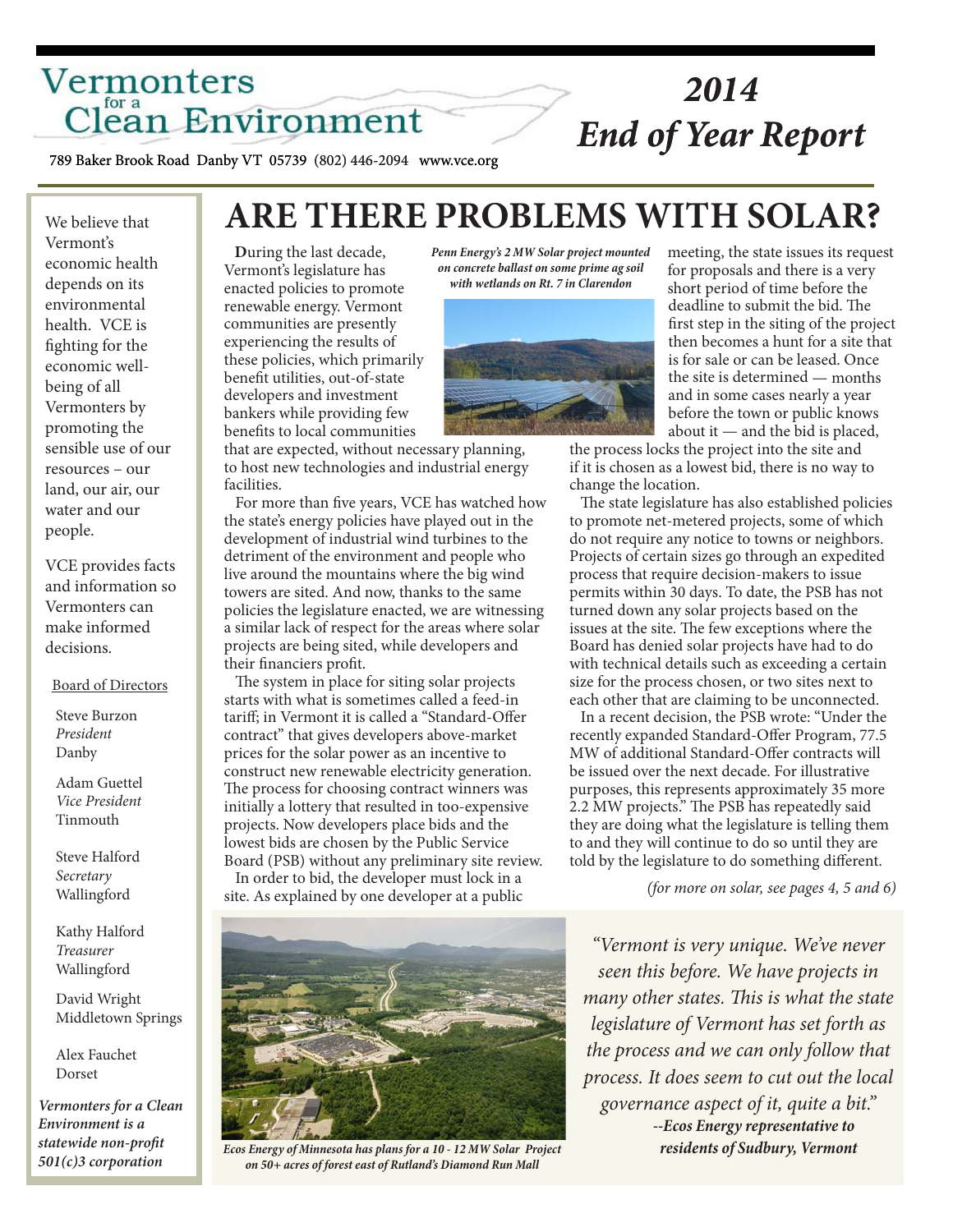## *Message from the Director*





*Annette Smith at VCE's 15th anniversary party*

This newsletter has developed a theme along the lines of "investment bankers see gold in Vermont's fields and mountains." That was not necessarily the intention, but as we continue to work with Vermonters on issues of concern to them, the overwhelming and undemocratic nature of solar development is right up there with wind energy and natural gas pipelines as compelling examples of big money running over our communities.

 Undeterred after 15 years of doing this work, we continue to support protecting our right to have a say in what goes on in our communities and empowering Vermonters to be effective advocates for themselves, their properties, the environment and this beautiful state.

 Yes, 15 years is a big deal and so our Board president Steve Burzon decided at our annual meeting it was time to celebrate. VCE members from all over the state came to share in what turned out to be a wonderful party. We gave out 15 clay medallions (above left) made by Felix and Olga of *artdep.com*, each one acknowledging a different aspect of VCE's work. Through the process of giving out the awards, the story of VCE unfolded with all the areas in which we have worked including energy, water, agriculture, mining and mineral processing, and more. Thank you one and all for helping us share in the miracle of VCE.

 Change is happening. Amidst the "bad news" of conventional media it may seem very depressing, but we are aware that it is necessary to bring bad things to light in order to see progress. The very existence of VCE is proof that good people can come together to bring about positive change. And that often means fighting against greed and corruption. We all know that the best part of this work is meeting all the wonderful people that join VCE as we work together to find the path that leads to a bright future. Thank you for supporting and being a part of this amazing and unique organization. —*Annette*

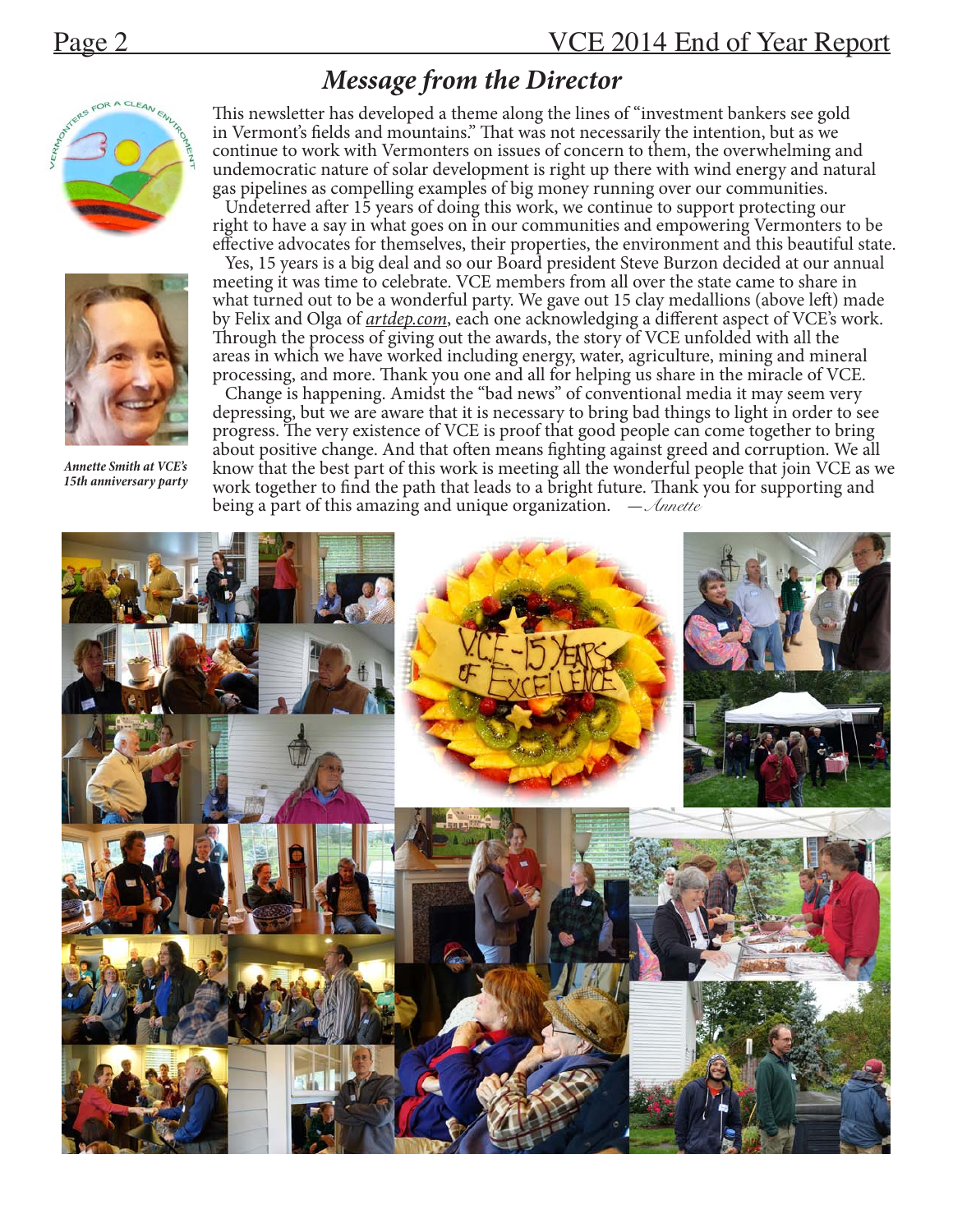## **WIND ENERGY IS BECALMED... FOR NOW**

## **FIRST WIND & SUNEDISON - Sheffield**

 Last month, solar developer SunEdison announced its purchase of First Wind, whose Sheffield wind project has been in operation in Vermont since November 2011.

 SunEdison purchased First Wind for \$2.4 Billion. At the time of the sale, First Wind was losing money and heavily in debt. The company needed a buyer to pay off their investors DE Shaw and Madison Dearborn.

 Enter SunEdison, which was also reported to be losing money as recently as August 2014. Before changing its name to SunEdison, the company was called Monsanto Electronic Materials Corp. MEMC was founded by Monsanto in the 1950s. In August 2014, investment advisors said "(SunEdison) is not profitable and revenues are not growing. Its debt-to-assets ratio has been climbing steadily and operating cash flow is negative. TheStreet Ratings has it rated as a sell."

 Enter Barclays, Morgan Stanley, Goldman Sachs, Macquarie Bank, First Reserve Corp., Citi, Bank of America Merrill Lynch and Morgan Stanley, and magically two companies that were bleeding cash are now profitably on their way to covering more mountains, fields and forests with their renewable energy projects. This deal opens up SunEdison's international market network to First Wind, and we are already seeing SunEdison's presence in Vermont as backers of Encore Redevelopment's 500 kW solar project on land owned by the Town of Bennington. *(more on SunEdison, see page 4)*

## **THERRIEN FAMILY UPDATE**





 If all goes as planned, by the time you read this the Therrien family will have fled their home too close to First Wind's wind turbines in Sheffield, Vermont and moved into a trailer purchased for them (personally) by VCE's executive director on a lot owned by Steve Therrien's mother. This effort has been assisted by numerous Vermonters who have made strategic donations to make it happen. As of this writing, there is still much work to complete. We wish the Therriens a Merry Christmas with hopes that the New Year brings the family peace and renewed health. Thank you to everyone who has helped make their relocation possible.

**REMEMBERING TINA FITZGERALD**~We extend our condolences to the family of Tina FitzGerald of Milton who fiercely fought against the Georgia Mountain Wind project, and recently lost her battle to the rare cancer she developed four months after the wind project began operating.



#### **LOWELL AND GMP AND THE NELSONS**

After more than a decade trying to protect the Lowell Mountain range from destruction by two different wind developers, Don and Shirley Nelson reluctantly sold their farm to Green

Mountain Power. In the settlement, the Nelsons received an admission from GMP that the company took land from the Nelsons for the wind project, and all pending charges against so-called trespassers were dropped. The Nelsons have relocated and some of us joined them for a housewarming party. Selling the farm to GMP was an extremely difficult and painful decision, but they had no choice. Their health was being destroyed, they had no quality of life, and noone else would buy the property. GMP continues to show what inconsiderate stewards they are by letting this year's hay crop go to waste. The Nelsons report that their health is improved, they can sleep, and are finding joy in life once again. We wish them all the best. They truly are heroes who have done more than their share to raise awareness about the destructiveness of wind energy development.

#### eg

### **WIND PROJECTS HANGING OUT**

- Iberdrola has met towers up in Windham and Grafton
- NextEra has a SODAR wind measure unit up in Vershire
- Northeast Wind is looking at a site on Rt.105 in St. Albans
- GMP's Mary Powell told a Lowell resident GMP is
- working on two big wind projects, but would not say where بهيج

## **VCE LITIGATION AGAINST U.S. FOREST SERVICE OVER IBERDROLA'S "DEERFIELD WIND"**



*George D. Aiken Wilderness is in the foreground. Existing Searsburg wind turbines are visible in the distance. Proposed expansion involves 400+ ft. wind turbines on ridgelines to the right and left of the existing 197 ft. wind turbines.*

 We patiently await Federal Judge J. Garvan Murtha's decision on our lawsuit against the Department of Justice USDA Forest Service over its approval of Iberdrola's 15-turbine Deerfield Wind proposal for public lands in Searsburg and Readsboro. Thank you for supporting this important, precedent-setting initiative.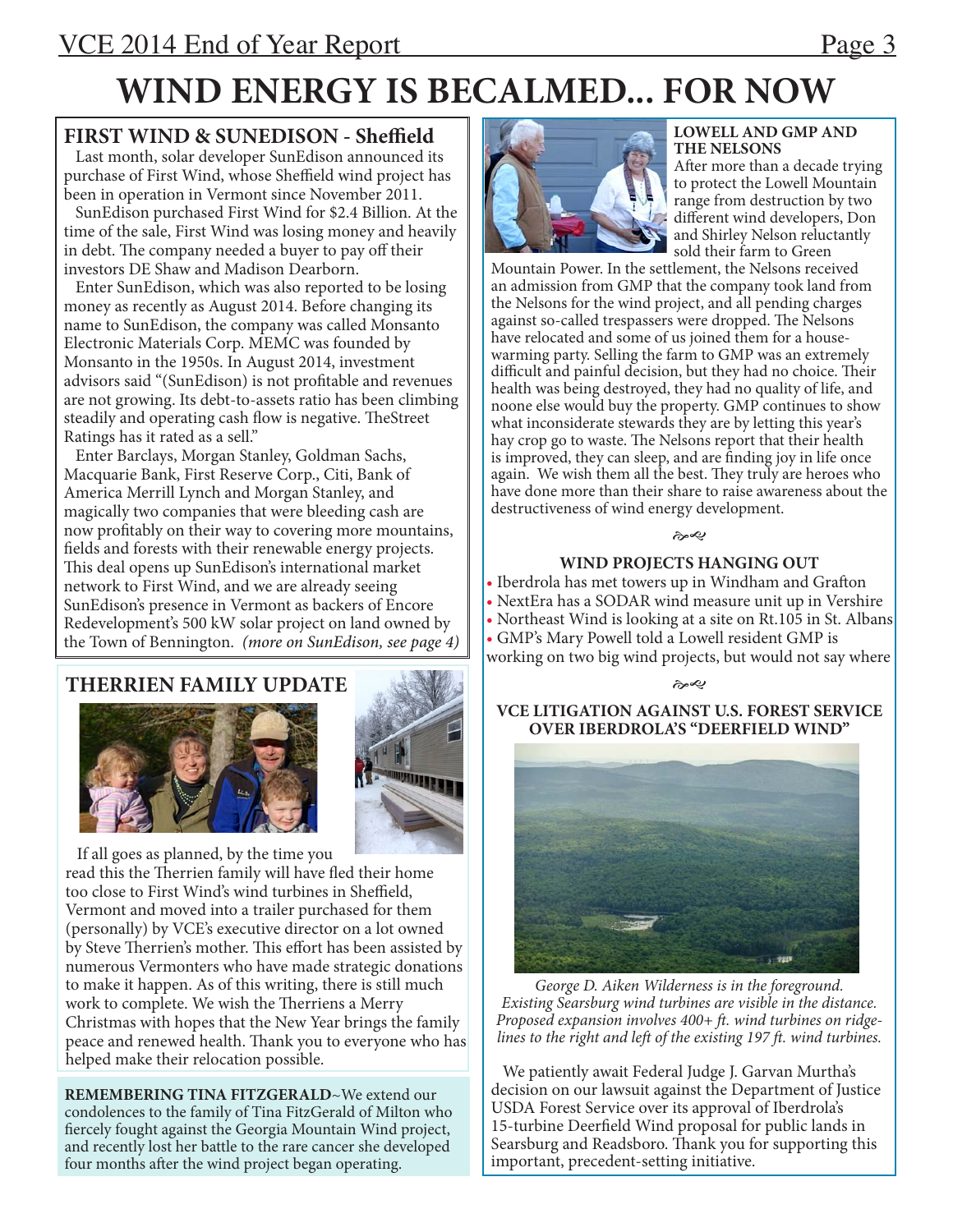## Page 4 VCE 2014 End of Year Report

# SHINING SUNLIGHT ON SOLAR DEVELOPERS

## **The Developers, The Sites, The Permitting System**

 With Federal and State subsidies and a virtual mandate to build new in-state renewables, the Public Service Board's (PSB) near-100% approval rate is challenging Vermont towns and neighbors to have any voice at all in how their communities are changing. The "all renewables are good everywhere" policy is running into opposition as developers like GroSolar, SunEdison, Ecos Energy and many more LLCs choose sites with beautiful aesthetics, wetlands, forests, prime agricultural soils, active hay and corn fields, in residential neighborhoods and with impacts on public investments.

 The system for approving energy projects never envisioned the PSB serving as the decision-makers on statewide land use issues. Many of the controversial sites the PSB is approving would not be permitted under Act 250. Towns and neighbors who have participated in the PSB process have had their requests for public hearings denied, their municipal plan language twisted or cherry picked to support the project. Where projects are large enough to merit technical hearings, when the public does participate and the decisions come out, they ask "Why did we bother?" because the PSB ignores or does not respond to legitimate issues raised by Intervenors. "All solar is good everywhere" is now de facto state policy as the law is interpreted by the PSB.

### **Ecos Energy of Minnesota is a unit of Allco Renewable Energy**

 One company in particular that has caught VCE's attention is Ecos Energy LLC. According to its website, Ecos Energy "is a Minnesotabased renewable energy development and services company that develops, owns and operates distributed generation solar projects throughout the U.S." Ecos Energy's spokesperson Brad Wilson told Sudbury residents at a public meeting in May, "We're a very small company. There are only five employees."

 Recently, some filings at the PSB were made in the Sudbury Solar case which is a project of Ecos Energy. However, the letterhead used in the correspondence with the PSB was Allco Renewable Energy Limited of New York City. Allco's website does not mention Ecos Energy, so further searching revealed: "A unit of Allco Renewable Energy, Ecos Energy is diversifying into solar energy, having focused on wind power project development to this point."

 From Allco's website, we learn Allco also invested in SunEdison and groSolar:

"Allco was an early investor and principal shareholder, alongside **Goldman Sachs** and **MissionPoint Capital,** in **SunEdison LLC**. SunEdison is now one of the largest integrators and installers of solar power systems in the United States, focused on large commercial and municipal systems as well as utility-scale projects, and the company and its markets are growing rapidly. Allco was instrumental in implementing new forms of financing for SunEdison's projects. In late 2009, SunEdison was acquired by MEMC\* Corporation, a leader in the semiconductor industry. For more information, see www.sunedison.com.

 "Together with SJF Ventures, the Calvert Funds and NGP Energy Technology Partners, Allco is also one of the shareholders in **groSolar**, a Vermont-based solar distributor, integrator and installer primarily focused on the residential and small commercial markets nationwide. For more information, see www.groSolar.com."

Ecos Energy is proposing three large solar projects in Vermont in Sudbury, Bennington and Rutland Town.

*\*See Page 3 for more about SunEdison and MEMC, a Monsanto Co.*

**Ecos Energy's Brad Wilson responded to a question at a public meeting May 20, 2014 about its proposed Sudbury Solar (2MW):** 



*to do a project where we had to clearcut 15 acres of native forest, we wouldn't even be in front of you tonight, we wouldn't even have gotten that far, that just would not be allowed, so it has to be clear and open."*

 The following month, Brad Wilson submitted prefiled testimony with the PSB on Ecos Energy's Chelsea Solar project planned for Bennington next to the Route 7 on-ramp:

 *"The 27.3 acre parcel is currently 100%* 

*uncleared woodland. The Project is designed to fit entirely within parcel boundaries; clearing of existing woodland for the Project area is proposed.* 



 *The Project area occupies the northern approximately 15 acres of the property. Regarding existing trees and shade management, ANR questioned how much* 

*of the existing forest cover would be cleared for the Project. Approximately 14.85 acres will be cleared."*

 **-- Prefiled Testimony of Brad Wilson on behalf of Chelsea Solar LLC, June 17, 2014**

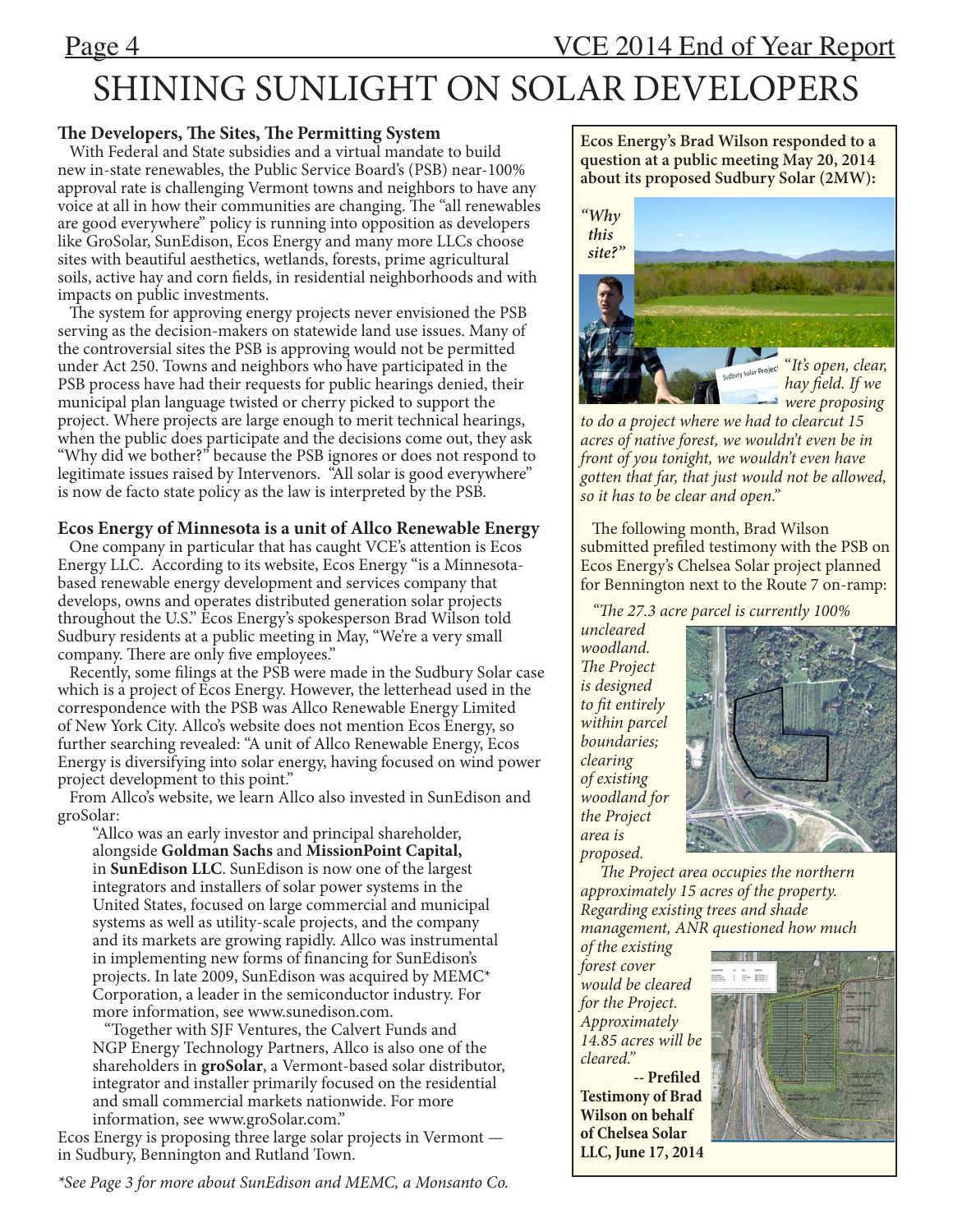## MORE ABOUT SOLAR DEVELOPERS

## **The role of Goldman Sachs in Solar and Aluminum**

 Big investment banks are investing heavily in renewables. Goldman Sachs is mentioned on page 3 as one of the financiers of SunEdison's purchase of First Wind. Goldman has invested \$40 billion in an "incredibly compelling" market at a "transformational moment in time." They currently have a stake in the world's largest solar thermal plant in California's Mojave Desert and have also invested in First Solar (the largest solar PV manufacturer in the US), SunEdison, and Solar City.

 Goldman has also invested in commodities including aluminum, a major component of solar arrays. More than a quarter of the supply of aluminum available on the market is kept in the company's Detroit-area warehouses. Now that Goldman owns the company, the wait for delivery has grown more than tenfold — to more than 16 months, according to industry records.

 Last month, Sen. Carl Levin held hearings and released a 400 page report about manipulations in the commodities markets. The primary focus of the report and the hearings was a specific case study looking at the long wait time required to get aluminum out of Goldman's Detroit warehouses, an issue that was previously explored in an article in The New York Times. The Senate report said that the wait time was caused by Goldman policies and pushed up the price of the metal.



**SunEdison** is making its first appearance in Vermont partnering with Encore Redevelopment to site a 500 kW solar array on Bennington town-owned land that is described in the town's Open Space and Recreation Plan as a Special Use Park providing public access to the river. No public access is shown in the solar project plans.

## **Sudbury Solar -- Allco Renewable's Ecos Energy**





 Addison County residents have been contacting VCE about the installation of poles and wires along Route 30 and on the project site to serve Ecos Energy's Sudbury

Solar project. At the PSB's May site visit, the developer said that seven new poles along the highway and a new pole on the project site would be required to bring 3-phase power to the site. The PSB has scheduled the technical hearing for this project for mid-February 2015. Reasonable people question why GMP has already installed poles and wires that are exclusively to provide electrical service to a project that does not have a Certificate of Public Good. One Sudbury resident wrote, "This is all very sickening to me." VCE filed a formal complaint with the PSB two weeks ago. No response has been received.

## **Cold River Road Solar - groSolar**

This case provides an example of how the PSB twists town plan language to approve solar projects. The town of Rutland adopted a Solar Siting Standard that is intended to augment language in the Town Plan. The PSB Hearing Officer, in his proposal to approve the project, calls the

language in the Plan and Standards "inconsistent" ignoring the obvious intent of the Town was to clarify their position and the language in the Plan by adopting new Standards:



*Rod Viens of groSolar overlooking some of the finest prime ag soils in Rutland County*

*Both the Neighbors and the Town point out that the Project would be inconsistent with provisions in the Plan that discourage development on lands with high quality agricultural soils, as well as a prohibition in the Standards against ground-mounted solar installations on lands containing primary agricultural soils, a provision that is designed to preserve those lands for future agricultural uses. However...I recommend the Board find that this asserted inconsistency does not support a finding that the Project would unduly interfere with regional development...The Plan and Standards are inconsistent because the Plan "discourages" development on lands with primary agricultural soils, while the Standards would prohibit the placement of ground-mounted solar arrays on those same lands."* 

## **Barton Solar - Essex Capital Partners, MA**



This case was featured on the cover of VCE's 2014 Mid Year Report. The PSB approved the project to meet the developer's time frame. Neighbors asked the PSB to provide a process for mediating disputes, which they foresaw could occur based on their prior interactions with the developer. The PSB did not respond to the request.

 During construction, neighbors provided photographic evidence to the Board that an unapproved area was being used for staging, and reported that Barton Solar's contractors were working at times not approved by the Board. The Board denied the complaints about work hours and staging area, but did respond to a complaint about a night-time delivery when the truck driver backed into the neighbor's driveway and damaged their fence.

 The Department of Public Service backed up the neighbor's complaint which led to the Board proposing a \$1000 fine. Barton Solar has the opportunity to request a hearing, which they have done. Even though the truck driver admits he was there and damaged the fence the developer continues to deny knowledge of the problem.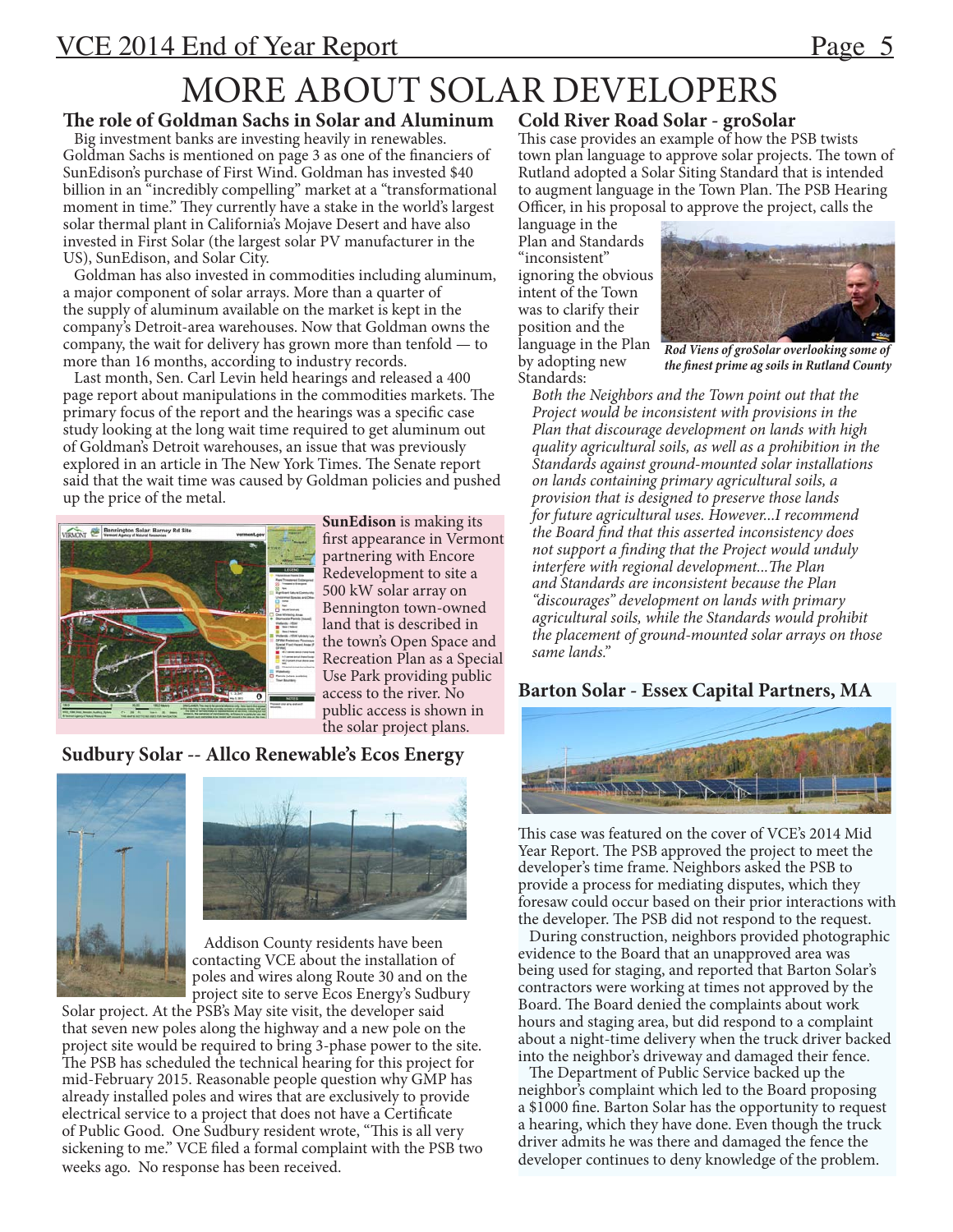# **Hearing and Meeting Reports from Around the State** *by Elizabeth Cooper, VCE Community Outreach Coordinator*



## *SOLAR - PSB Public Hearings*

The following excerpt from the Final Order issued by the PSB on November 14 that grants approval of Docket 8212, Petition of Charter Hill Solar, LLC, for a certificate of public good, pursuant to 30 V.S.A. § 248, authorizing the installation and operation of a 1 MW (AC) solar electric generation facility to be located on Grandview Terrace in the City of Rutland, Vermont sums up the story on the Public Service Board hearings on solar development in the state.

*"On April 3, 2014, I conducted a public hearing at the Rutland High School in Rutland, Vermont, at which 12 people spoke in opposition to the Project. In addition, over the course of this proceeding,* 

*several area residents have filed written comments with the Board, some expressing support for and some expressing opposition to the Project. Members of the public opposing the Project primarily expressed concerns related to the Project's impact on aesthetics, local property values, and water pollution, while those in favor noted the benefits of providing an additional source of renewable energy and observed that approval of the Project would preclude the use of the area for additional housing development, which could result in its own set of environmental and aesthetic impacts."* 

– *II. Procedural History, State of Vermont Public Service Board Docket 8212 Order Entered November 14, 2014*

Public concerns about solar developments are being heard but not seriously considered in the Public Service Board process of granting a Certificate of Public Good (CPG) as has been the trend in all recent utility developments. In the procedural history for the Charter Hill docket, the Hearing Officer acknowledges opposition to this project, but blatantly nullifies it by stating that those in support had an equally and seemingly more valid perspective. It is not noted that the majority of people that spoke at this public hearing were in opposition to the project as has been the case at all public hearings for solar projects VCE has attended in Rutland and Addison counties.

In efforts to address concerns, the Rutland Town Planning Commission has developed Solar Siting Standards, for consideration by the municipality and the Public Service Board, that are intended to avoid and mitigate potential impacts of solar facility development, while promoting new installations in appropriate locations. The Town of Shelburne has developed a town plan amendment to address concerns about standards for the 'built environment'. The PSB recently approved a solar project in Shelburne over the objections of the Town. A PSB hearing officer recently found that Rutland Town's Solar Siting Standards are in some places too restrictive and gave preliminary approval to the Cold River Road solar project over the objections of the Town and neighbors. It is not clear what a town could do that the PSB would listen to.

## **ACRPC Solar Workshop**

Addison County Regional Planning Commission's Energy Committee hosted a 'workshop' on October 30th to discuss best practices for siting solar power facilities.

Addison County has seen a significant increase in solar development in 2014. Its existing open agricultural fields, proximity to three-phase power and location between two major population centers (Chittenden and Rutland counties) all make it a desirable place for solar development.

The workshop was billed to focus on practices Addison's municipalities and citizens can employ to participate in the process and help guide solar development to places where it can fulfill its economic and social mission, but also incorporate sensitivity to Vermont's rural aesthetic and the interests of municipalities, neighbors and the tourism economy.

Speakers at the workshop included Johanna Miller, Billy Coster, and Derek Moretz. Miller, the energy program director of the Vermont Natural Resources Council and the administrator of the Vermont Energy Climate Action Network, gave a brief overview of solar best practices. Coster, who is with the Agency of Natural Resources office of planning and legal affairs, shared some of the guidelines that the agency uses in evaluating solar development sites and reviewed ways to participate in the PSB process. Moretz of Encore Redevelopment, one of the many developers currently working in the region, gave a perspective on "Best Practices for Siting Solar Projects".

Many of the questions and comments by the audience reflected concerns about impacts of the rapid pace of development of agricultural and residential areas and frustration with the PSB permitting process particularly regarding the inadequate attention to the concerns and interests of towns and citizens in granting CPG's to developers.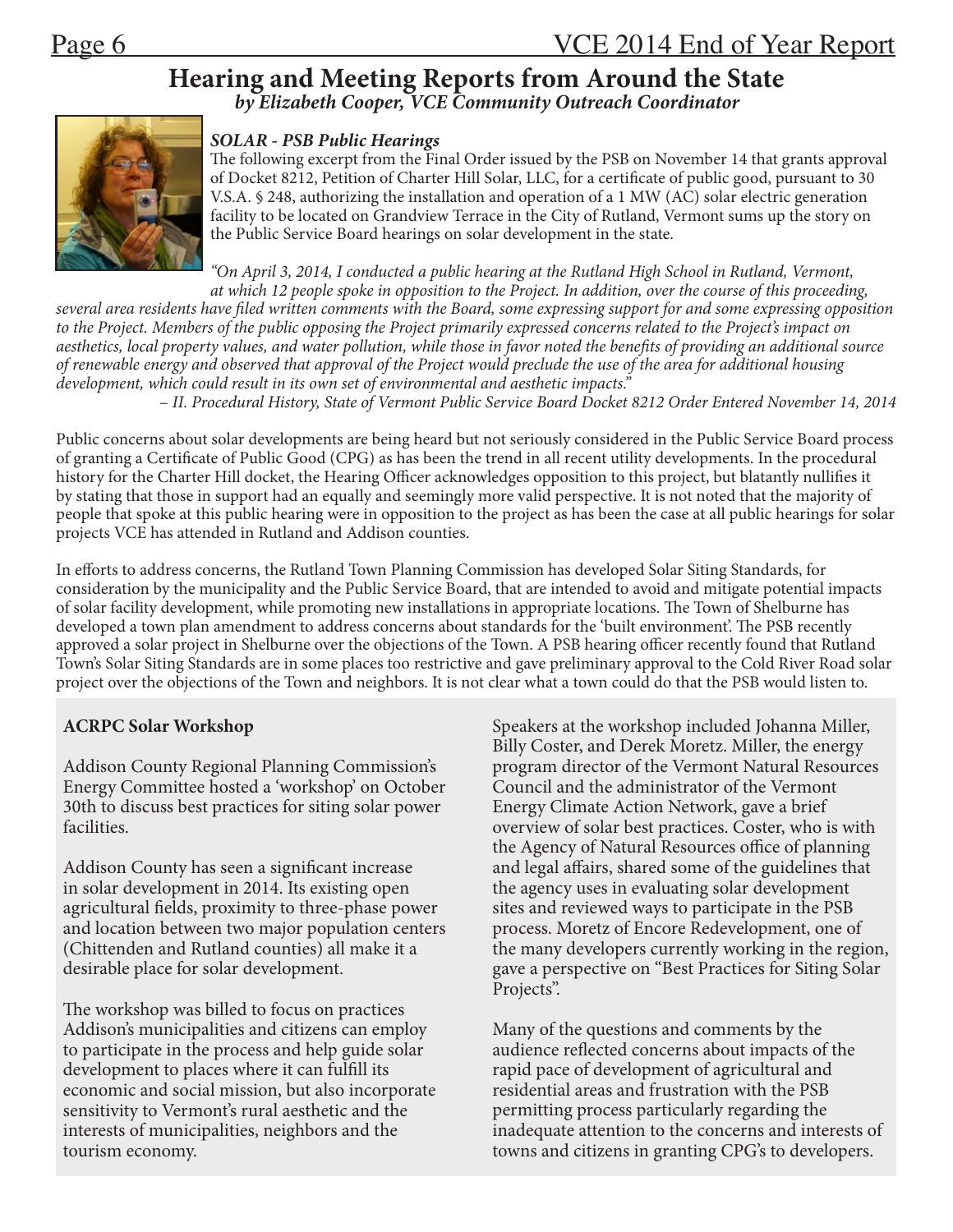### **Vermont Rail Advisory Council**

 VCE has been attending meetings of the VT Rail Advisory Council in order to keep up with rail-related issues.

 Initially our interest was in following Omya's rail initiatives including the proposed Middlebury rail spur, however over time we recognize the importance of participating in these discussions as the sole environmental group advocating for increased passenger rail, especially along the Western Corridor where a train from Bennington to Burlington and back several times a day would have great environmental and economic benefits.

 The Rail Council advises the Agency of Transportation on statewide rail issues, including enhancing freight railway service and examining existing rail passenger services and the availability of passenger station facilities. The Council also serves as a forum for those interested in rail-related issues.

#### *Ethan Allen Express Extension to Burlington*

Among other issues this year the Council has been focused on the progress of grant-funded work approved last year to upgrade a 20 mile stretch of railroad track north of Rutland. The work will bring the state significantly closer to its goal of bringing Amtrak passenger rail service back to what is known as the Western Corridor. The state's long-term plan is to run passenger rail service from Albany, N.Y., to Burlington through Bennington, Manchester and Rutland. After the work covered by the grant is completed just 11 miles of track will need to be improved on the 75 miles of track between Rutland and Burlington. Rail managers in the Agency continue to pursue additional grant funding to needed to reach the goal of full service on the Western Corridor.

 Amtrak reviewed and presented highlevel financials on the cost to provide extended Amtrak service from Rutland to Burlington and gave examples of train schedules with variations in equipment used. (Using two locomotives on the train set would eliminate backing up and turn around time.)

 Council members expressed concerns about Amtrak's estimates for ridership, schedule and cost effectiveness of investment. Amtrak will refine the information for future discussion, which will consider scheduling and include possibilities of cost and equipment sharing.

### *Report on State Rail Plan*

As a part of the Vermont State Rail Plan Update the Council has been reviewing state owned rail line options (status quo, state own and upgrade lines, sell some lines, sell all lines) and considering associated advantages/disadvantages. Presently rail lines are state-owned and managed by Vermont Rail Service.

### *Commuter Rail*

Costa Pappas, who heads the AOT rail program, reported commuter rail should be a component of the Public Transit Plan because commuter rail is not under the purview of the rail program. The FTA will fund commuter rail operations. The Public Transit Plan will be updated within the next few years and commuter rail will be included.

### *Freight Topics*

Bridge Management Program

 • Bridge inspections will be complete by the end of the year.

 • Load ratings on 98 bridges are done (32 need to be verified). There are 26 bridges remaining to do and 33 no load rating bridges to be inspected.

• All work must be complete by 2017.

*Rail Construction Program Update* In review of the 2014 construction project list it was noted there are 11 construction projects slated to be finished in 2014, 7 projects ready to be advertised, 10 public crossing projects completed and 6 crossing projects to be done. Four of the projects were emergency repairs to keep the line in service. Final inspection of the finished work is underway.

### *High Speed Inter-City Rail*

Rail Council members and others on the mailing list will soon receive notice regarding meetings in November on the high speed inter-city rail service from Boston to Montreal.

### **VNRC Water Caucus**

The mission of the VNRC Water Caucus is to better involve the environmental community in the development and implementation of sound water policy and legislation in Vermont. The Caucus brings relevant information to watershed organizations and other interested parties to enable them to engage on these issues in a constructive, efficient and effective manner. At quarterly meetings topics covered have included overviews of current water legislation, river corridor/buffer legislation, dam inspection legislation, and status of Lake Champlain TMDL. Policy and rule updates include VT Water Quality Standards, Underground Injection Control rule, Wastewater rules, Vermont Stormwater Manual, Wetland rules, CLF Ag Best Management Practices petition, and Flood Hazard Area and River Corridor rule. Vermont Conservation Voters working with VNRC is providing ways for citizens to be involved and to engage in legislation.

### **Green Mountain Water Environment Assoc. (GMWEA)**

Mission: To promote public awareness of water quality issues and support water quality professionals working to protect Vermont's water resources. GMWEA Fall Tradeshow & Technical Sessions 11/6/ 2014:

#### *GAC vs. UV/Chloramines for DBP Control*

This session covered process and cost analysis of water disinfection systems considered for the municipal water supply in Hillsborough, NH. Faced with the need to supplement sand filtration and chlorination due to unacceptable disinfection byproduct levels (DBP) the town evaluated options and chose to go with UV/ Chloramine for DBP control. When a session participant commented that there has been some opposition to and issue with chloramination in Vermont and questioned whether there had been any opposition to this project in Hillsborough, the consultant responded by saying that there had been no opposition and the choice had been based on results of bench testing and cost analysis.